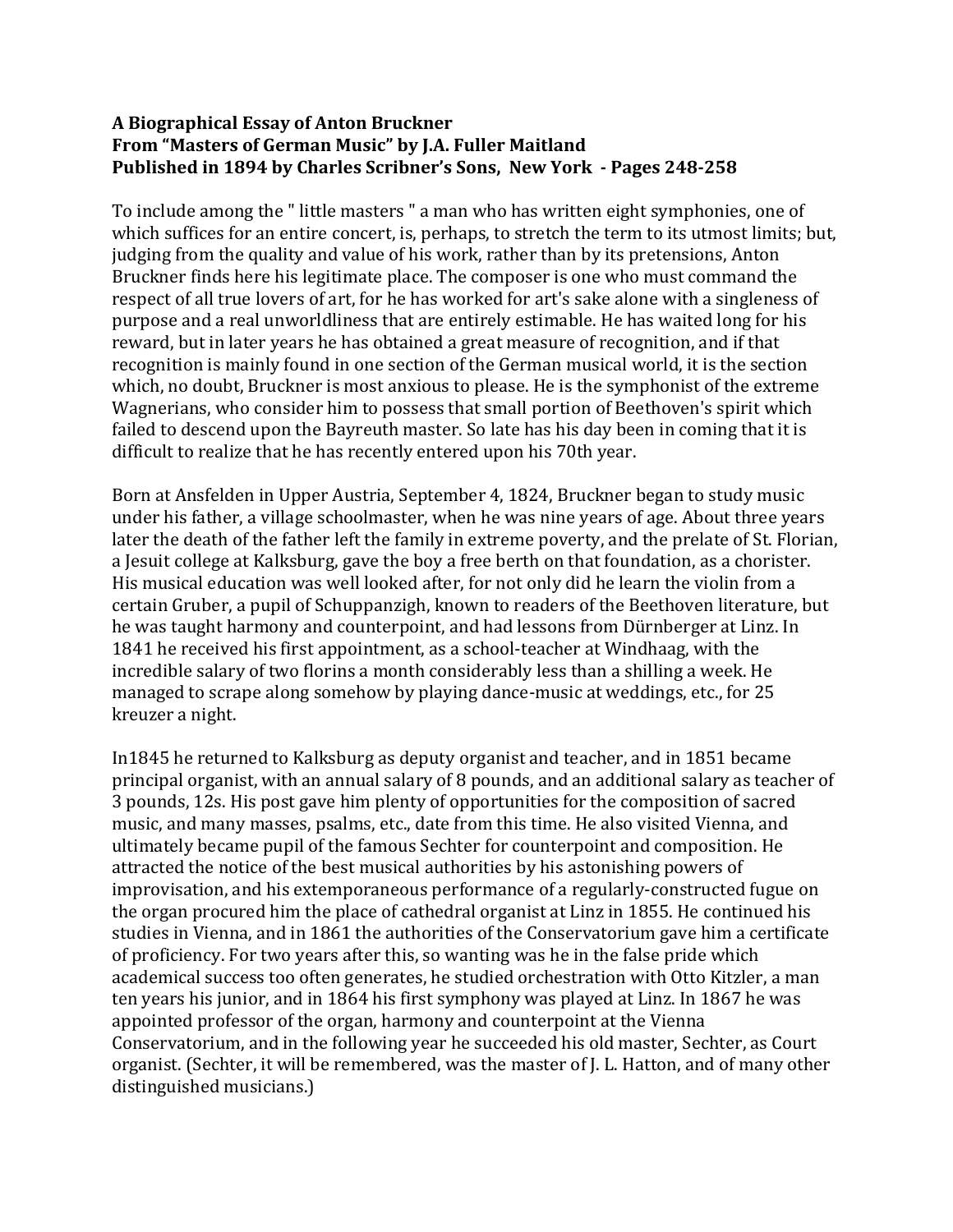Bruckner's fame as an organist had spread so far that in 1869 he visited Paris, after a successful competition at Nancy, and gave recitals there, and was invited in 1871 to give recitals on the new organ in the Albert Hall in connection with the International Exhibition of that year. The fame of his extempore playing was used, most injudiciously, as a "puff preliminary," and, as a natural result, some critics were disappointed. The Monthly Musical Record of September 1871, remarks: "Herr Bruckner is a very respectable player; but really great improvisations are productions peculiar to genius, and of that we perceived no proof." At the same time due allowance has to be made for the difficulty of managing a strange organ effectively, especially when the curious acoustic properties of the hall at Kensington are considered. During the same visit to England, while he was playing at the Crystal Palace, he was so carried away by the course of his ideas in improvisation that the exhausted blowers could not maintain the supply of wind, and the piece came to an abrupt end. A parallel story to this is told of the competition for the post of Court organist at Vienna, where a space of twenty five minutes was allowed to each candidate for the development of a theme given by the judges ; Bruckner got so interested that he had to be reminded that the allotted time had expired. Not even then did he cease, and after nearly one hour's playing he left off, greatly satisfied with himself, and entirely regardless of the effects of his performance upon those who were to adjudge the post. It is to the credit of these worthy gentlemen that they bestowed it on the unruly candidate.

In 1872 the distinguished critic, Dr. Hanslick, wrote a glowing account of Bruckner's mass in F minor; his opinion of the composer and of the work changed completely in the course of time, and those who care to ferret out the weaknesses of eminent critics may be referred to the Musikalisches Wochenblatt for 1893, p. 280. It is not without significance, to those who are acquainted with the position of parties in the German musical world, that Bruckner's open allegiance to the cause of Wagner's music should have been made in the year after Hanslick's first article appeared. In 1873 Bruckner took the three symphonies, which then represented his work in that kind, to Bayreuth, and Wagner was so delighted with them that he willingly accepted the dedication of the third, in D minor. Its predecessor, in C minor, was performed for the first time at a concert organized by the composer for the closing of the Vienna exhibition of 1873.

Wagner must have had reason to believe in Bruckner's powers, for he allowed the final chorus of "Die Meistersinger " to be given under his direction at a " Liedertafel " concert at Linz, several years before the comedy was performed as a whole.

In 1875 he was appointed University Reader at Vienna for musical theory and harmony; a pupil of his, Dr. R. Wallaschek, describes the admiration he excited in the students by working out extemporaneously fugues and canons, on themes given him at a moment's notice, with as much resource and clearness as if he had thought them over for a long time. Such vogue as the composer has enjoyed in his own country did not fall to his share until 1884, when his seventh symphony, in E major, was given at Leipzig under Arthur Nikisch, at a concert in aid of the Wagner Memorial Fund. The adagio of the symphony is an elegy on Wagner, and the whole work is very decidedly Wagnerian in character; the theme introduced as the "Non confundar in aeternum " in a " Te Deum " of Bruckner's own, is a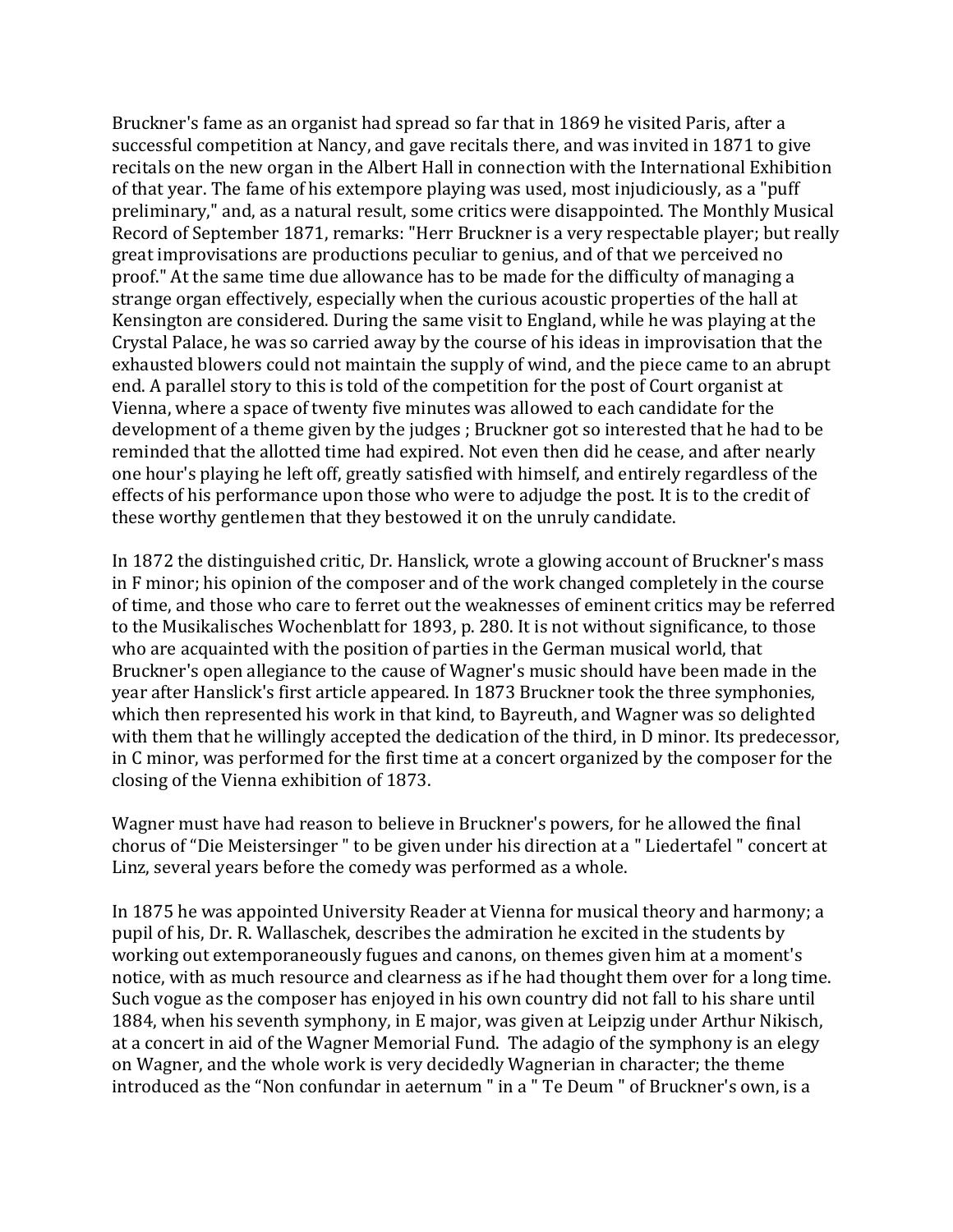prominent feature in this adagio. <sup>[1](#page-2-0)</sup> The work is throughout melodious and often effective, The composer has here taken almost the identical theme of the first movement of Beethoven's Ninth Symphony for his own opening section the finale is cleverly constructed, but it cannot be said to have been very successful in London. Six months before, in Vienna, the repetition of the scherzo was so vigorously demanded, that Richter had to explain that it could not be repeated owing to the lateness of the hour. At the close of last year the same conductor, who is devoted to Bruckner's music, brought forward, also at Vienna, the eighth of his symphonies, in C minor; as its performance occupies an hour and a half, there is not room for much else in the programme, in a country where the musical digestion is better understood than it is with us. The adagio alone takes twenty six minutes in performance, and yet the success of the work is said to have been beyond dispute. In the finale the composer has worked up contrapuntally the chief themes of the three preceding movements, and the instrumentation of the whole is very highly spoken of, even by those who least approve of the composer's " modern " tendencies. The composer's chief production in the department of chamber music is a quintet in F major, which was brought forward on two occasions by the Hellmesberger quartet in Vienna with the greatest success. It is rumoured to be one of the most difficult works of its class in modern music, and is regarded apparently by both Wagnerians and anti- Wagnerians as an application of the Bayreuth master's methods to chamber music, a proceeding which can hardly be expected to be more successful than that of putting new wine into old bottles. Beside these works, a setting of Psalm cl. for soli, choir and orchestra, and a chorus, " Der Germannenzug," for male voices and brass instruments, are highly spoken of. but it is so deeply tinged with the Wagnerian influence that it can scarcely be regarded otherwise than as a reflection of his spirit, and the scherzo has been described as a mere transcription of the " Walkiirenritt." Its popularity was rapid and extensive; Herr Richter conducted it at one of his London concerts in 1887, when it was received with favour, though with far less enthusiasm than it obtained in many towns of Germany. In 1891 another work of Bruckner's was given at the same concerts, viz., his symphony in D minor, No. 3, already referred to as being dedicated to Wagner. The scherzo, very certainly the best of the four movements, was to have been introduced to the English public years before, but Herr Richter found no opportunity of bringing it forward at his earlier seasons.

In character Bruckner is extremely straightforward, naive, sincere and simple; in fact he seems hardly to belong to the present day, so complete is his disregard for the many *convenances* of Austrian musical society. It has been absolutely impossible to him to push his way onward in the world, and he has been content to let his symphonies remain

 $\overline{\phantom{a}}$ 

<span id="page-2-0"></span> $1$  The following note from the composer himself perhaps shows that the passage was at first intended for the words to which it was afterwards set, not at first conceived instrumentally " I composed the " Te Deum" in 1884, the symphony in 1883. Therefore I wrote the passage you refer to in the year 1883, just at the time of the death of our immortal master, who had

predicted great things of me." He adds that his " Te Deum" is dramatically conceived, and that the trombones are supposed to reflect the sense of dread conveyed in the final words of the hymn.